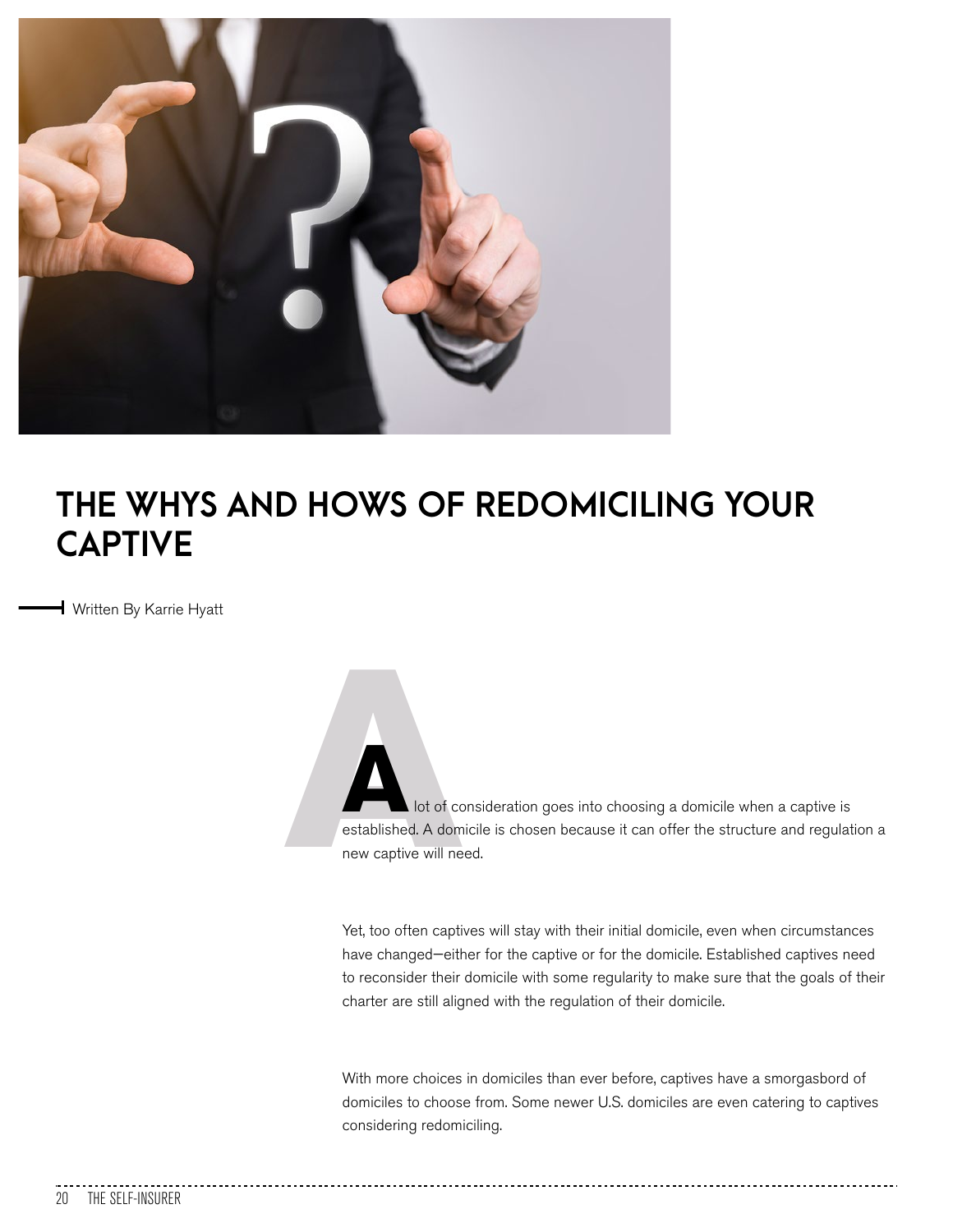For example, North Carolina, one of the newest captive domiciles, actively pursues established captives to redomicile in their state. Their captive law offers taxation and financial benefits for captives redomiciling there. Last year, Connecticut amended its captive law to appeal to Connecticut-based business to bring their captives to the domicile.

## **WHY REDOMICILE?**

state. Home state captives are generally taxed at the admitted insurer rate rather than the often higher nonadmitted rate. With a captive operating in the same state as its owners, there are fewer travel costs and no need for separate in-domicile managers or legal teams.

As an example, soon after New Jersey passed captive legislation in 2011, BASF America Corporation redomiciled its captive, Lumerica Insurance Company, from Vermont to New Jersey in a show its commitment to its home state.

For some captives seeking to redomicile, the reason might be because the goals of the captive no longer align with the regulation by their original domicile.

There are as many reasons for captives to redomicile as there are captives. The reason could be something as simple as a change in ownership, or a merger or acquisition. With a new parent company or new owners, the captive's original domicile might not be the right choice.

As the field of domiciles has expanded, established captives might want to change domicile for geographic

reasons. A parent company located in California with a captive domiciled in Bermuda might see benefit in domiciling their captive closer to home because of time zone issues as well as ease of access.

Another geographic advantage for captives considering changing domiciles would be to operate in their parent company's home

This could be due to several reasons. The legislative landscape may have changed such as increased taxes or more onerous reporting requirements—or their current domicile's focus may have changed and it is no longer as dedicated to captives as it once was.

If political instability strikes a domicile, a captive would likely wish to remove itself from that situation. It is the same for international perception.

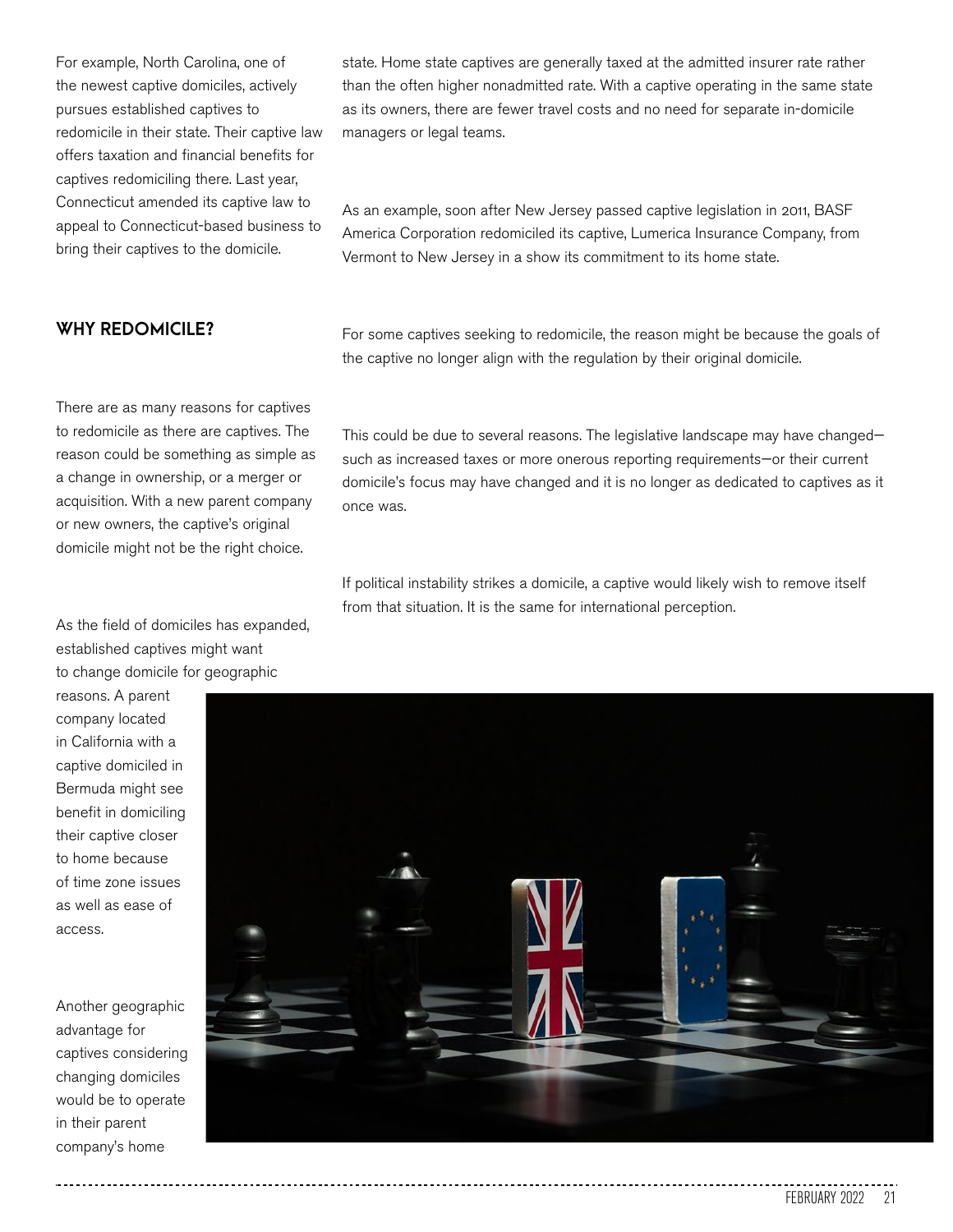If a domicile gets a black mark from a supervising association regarding their ability to regulate captives, many captives are likely to want to redomicile to keep up their reputation.

While not political instability, Brexit posed issued for many European-domiciled captives as the laws surrounding insurance changed dramatically with the UK no longer part of the European Union.

For European-based captives, as Brexit approached, there was a flurry of redomestication. Gibraltar lost and gained several captives, particularly with Malta. With Brexit, Gibraltar retained access to the UK insurance market, but lost access to the European Union market. While Malta remained connected with the EU.

If another domicile has legislation that is more favorable to the regulation of a captive, captive owners should consider redomiciling. The reason could be strictly for financial reasons, such as taxation rates or annual fees, or it could be because a different domicile allows for certain types of captives or coverages. While redomiciling has its costs, if a captive chooses to redomicile for financial reasons, the captive board likely foresees long-term financial benefits.

Such was the case for University of Vermont Health Network (UVHN). In 2019, VMC Indemnity Company, Ltd., the medical malpractice captive owned by the UVHN, redomiciled from Bermuda to Vermont. Established in 1993, the captive board found that Vermont had become less expensive to operate from and was geographically friendlier.

In the U.S., federal legislation can also cause captives to redomicile for financial reasons. The Nonadmitted and Reinsurance Reform Act (NRRA) passed in 2010 and the "base erosion and antiabuse tax" (BEAT) that was implemented as part of the Tax Cuts and Job Act passed in 2017 are both examples of federal law that could encourage captives to change domicile.

## Amalgamated Life Insurance Company Medical Stop Loss Insurance — **The Essential, Excess Insurance**

**As a direct writer of Stop Loss Insurance, we have the Expertise, Resources and Contract Flexibility to meet your Organization's Stop Loss needs. Amalgamated Life offers:**

• Specialty Rx Savings Programs and Discounts

- "A" (Excellent) Rating from A.M. Best Company for 46 Consecutive Years
- Licensed in all 50 States and the District of Columbia
- Flexible Contract Terms
- Excellent Claims Management Performance
- Specific and Aggregate Stop Loss Options

• Participating, Rate Cap and NNL Contract Terms Available

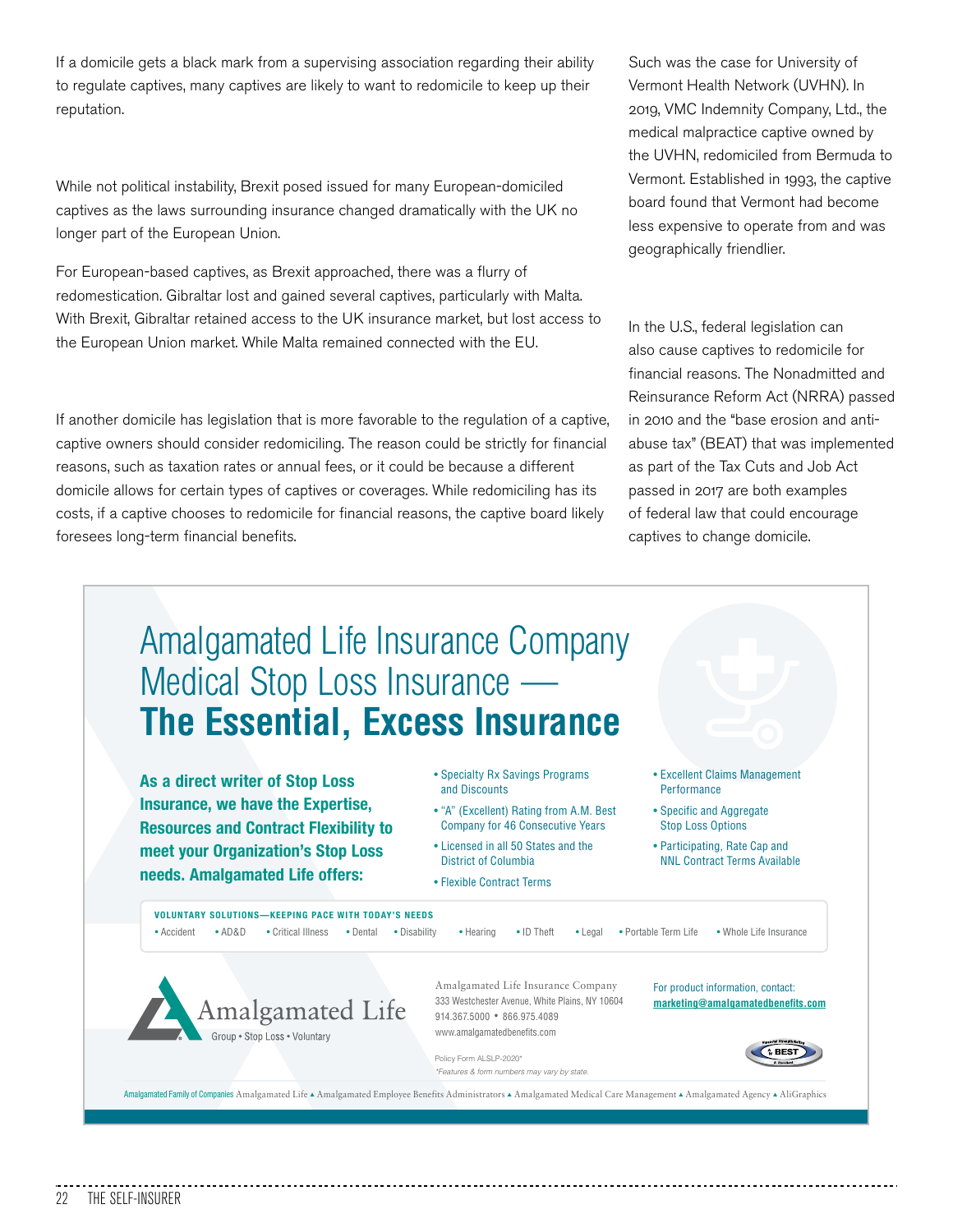Particularly in the case of BEAT, where pure captives domiciled offshore would have distinct financial benefits by redomiciling onshore. Continuous IRS scrutiny into captives has also led offshore captives to redomicile onshore.

In most cases of a captive redomiciling, there will be a number of reasons behind the decision, as was the case of International Paper redomiciling their captive to Tennessee.

In December 2020, Tennessee Department of Commerce & Insurance Captive Insurance Section announced that Memphis-based International Paper had redomiciled their original captive from Vermont to Tennessee.

In a statement released by the department, David Arick, International

Paper Assistant Treasurer, said, "We have worked with the state for the past six years on our second captive and have a lot of confidence in the state as a fair and effective regulator. As a Memphisbased company, moving our captive to Tennessee will streamline administration and reduce operating costs."



## **NUTS AND BOLTS OF REDOMICILING**

Once the decision is made to seek a new domicile for a captive, the captive board and managers should undergo an evaluation similar to the initial process to choose a domicile. Although, this time around, the board should have a lot more experience with the management of captives and a better understanding of the insurance business.

Captive boards considering changing domiciles need to think about the financial aspects and operating costs in a new domicile, such as taxation and annual fees, as well as capitalization, surplus, and investment requirements. They also should look at how invested a domicile is in attracting quality captive insurance companies.

It should be easier to consider a domicile's captive regulation when redomiciling considering that captive directors will have had experience in this aspect of running a captive and can better estimate how a domicile's regulatory body will affect their management.

If a captive board is looking at a domicile that is not their home operating state, then considerations regarding travel and in-domicile meetings need to be considered.